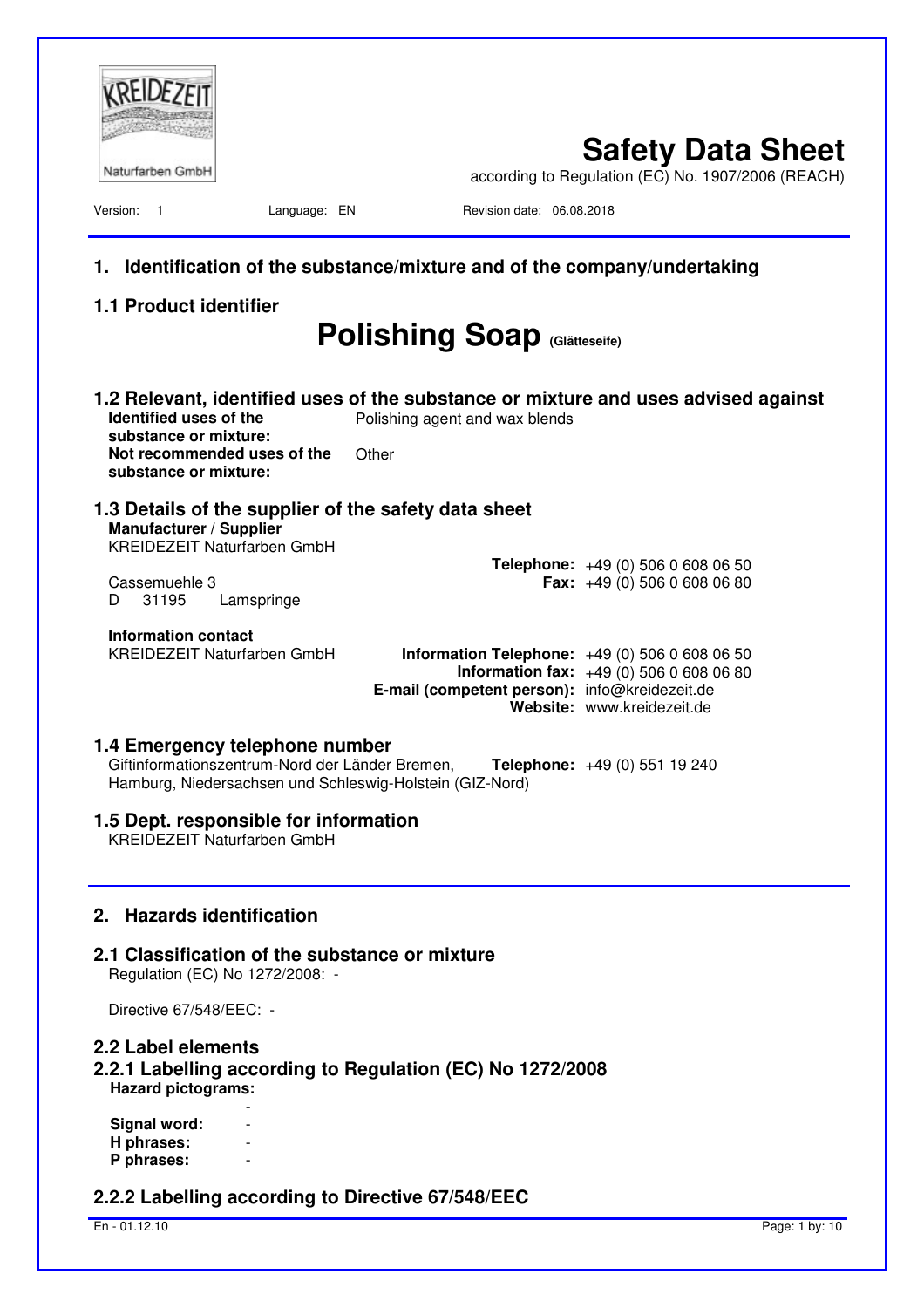## **Hazard symbols:**

**- All and All and All and All and All R phrases:** - **S phrases:** 

# **2.3 Other hazards**

 This mixture is classified as not hazardous according to Regulation (EC) 1272/2008 [GHS]. The preparation is not dangerous in the sense of Directive 1999/45/EC.

# **3. Composition/information on ingredients**

# **3.1 Chemical characterization of the substance or mixture**

Mixture of soap based on natural fatty acids.

# **3.2 Composition of the substance or mixture**

| CAS-No.:<br>EC-no.:<br>Substance: | <b>INDEX no.:</b><br>REACH-no | Concentration: | <b>Classification: EC</b><br>1272/2008(CLP): | <b>Classification:</b><br>67/548/EEC: |
|-----------------------------------|-------------------------------|----------------|----------------------------------------------|---------------------------------------|
|-----------------------------------|-------------------------------|----------------|----------------------------------------------|---------------------------------------|

#### **Ingredients with EC exposure limits**

| <b>Classification:</b><br><b>CAS-No.:</b><br>REACH-no.:<br><b>INDEX no.:</b><br><b>Classification: EC</b><br>EC-no.:<br>Substance:<br>Concentration:<br>1272/2008(CLP):<br>67/548/EEC: |  |  |  |  |
|----------------------------------------------------------------------------------------------------------------------------------------------------------------------------------------|--|--|--|--|
|                                                                                                                                                                                        |  |  |  |  |

(The wording of the listed risk phrases is given in Chapter 16)

# **3.3 Additional information**

Contains only natural, non-hazardous ingredients.

# **4. First aid measures**

# **4.1 Description of first aid measures**

| <b>General information:</b>                  | In case of accident or if you feel unwell, seek medical advice immediately (show<br>safety data sheet if possible). Take off immediately all contaminated clothing.     |
|----------------------------------------------|-------------------------------------------------------------------------------------------------------------------------------------------------------------------------|
| <b>Following inhalation:</b>                 | Move victim to fresh air. Put victim at rest and keep warm. Seek medical<br>attention if problems persist.                                                              |
| After skin contact:                          | After contact with skin, wash immediately with plenty of water and soap. In case<br>of skin irritation, seek medical treatment.                                         |
| <b>Following eye contact:</b>                | In case of contact with eyes, rinse immediately with plenty of flowing water for<br>10 to 15 minutes holding eyelids apart. Subsequently consult an<br>ophthalmologist. |
| After ingestion:                             | Rinse mouth thoroughly with water. Do not induce vomiting. No administration in<br>cases of unconsiousness or cramps. Immediately get medical attention.                |
| Self-protection:                             | First aid assistant: Pay attention to self-protection!                                                                                                                  |
| <b>Symptoms:</b><br><b>Nature of Hazard:</b> | 4.2 Most important symptoms and effects, both acute and delayed<br>No symptoms known up to now.<br>No risks worthy of mention.                                          |
| Emergency aid:                               | 4.3 Indication of any immediate medical attention and special treatment needed<br>Let water he swallowed in little sins (dilution effect)                               |

**Emergency aid:** Let water be swallowed in little sips (dilution effect). **Treatment:** First Aid, decontamination, treatment of symptoms.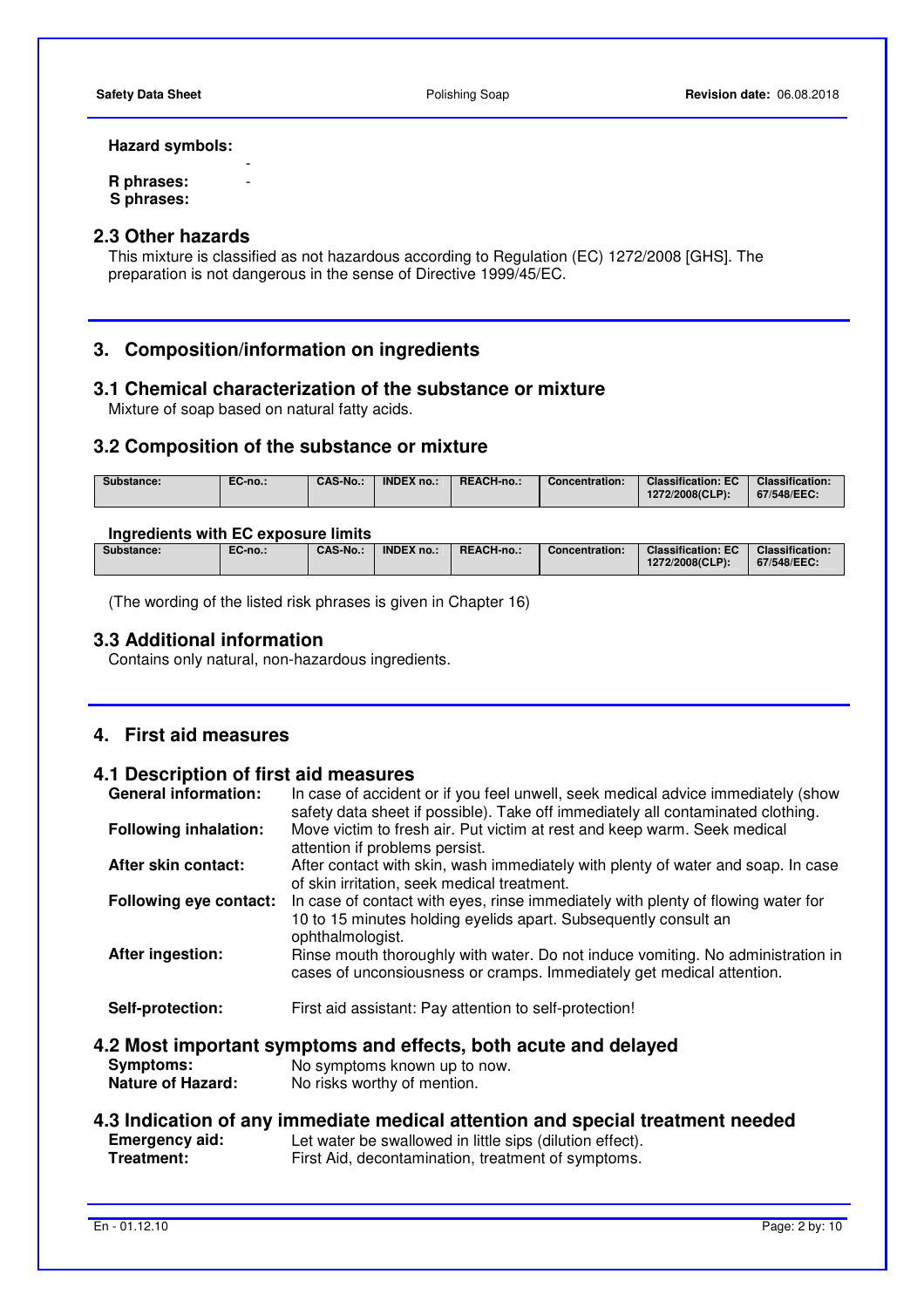#### **5. Fire fighting measures**

#### **5.1 General information**

Use water spray/stream to protect personnel and to cool endangered containers.

# **5.2 Extinguishing media**

Water fog. alcohol resistant foam. Dry extinguishing powder. Carbon dioxide (CO2). **Unsuitable: High power water jet.** 

# **5.3 Special hazards arising from the substance or mixture**

Can be released in case of fire: Pyrolysis products, toxic. Carbon dioxide. Carbon monoxide.

#### **5.4 Advice for fire fighters**

# **Special protective equipment for fire-fighters**

In case of fire: Wear self-contained breathing apparatus.

#### **Additional information**

Collect contaminated fire extinguishing water separately. Do not allow entering drains or surface water.

# **6. Accidental release measures**

# **6.1 Personal precautions, protective equipment and emergency procedures**

 Wear personal protection equipment. Guide people to safety. High slip hazard because of leaking or spilled product.

# **6.2 Environmental precautions**

Do not empty into drains or the aquatic environment. Do not allow to enter into soil/subsoil.

#### **6.3 Methods and materials for containment and cleaning up**

 Absorb with liquid-binding material (e.g. sand, diatomaceous earth, acid- or universal binding agents). Treat the assimilated material according to the section on waste disposal. Avoid generation of dust. Clear contaminated area thoroughly. Wash with generous amount of water.

#### **6.4 References to other sections**

See protective measures under point 7 and 8.

# **7. Handling and storage**

# **7.1 Precautions for safe handling**

**Information for safe handling**  Avoid contact with eyes.

# **Technical measures**

No special technical protective measures are necessary.

#### **Precautions against fire and explosion**

Usual measures for fire prevention.

# **Additional information**

none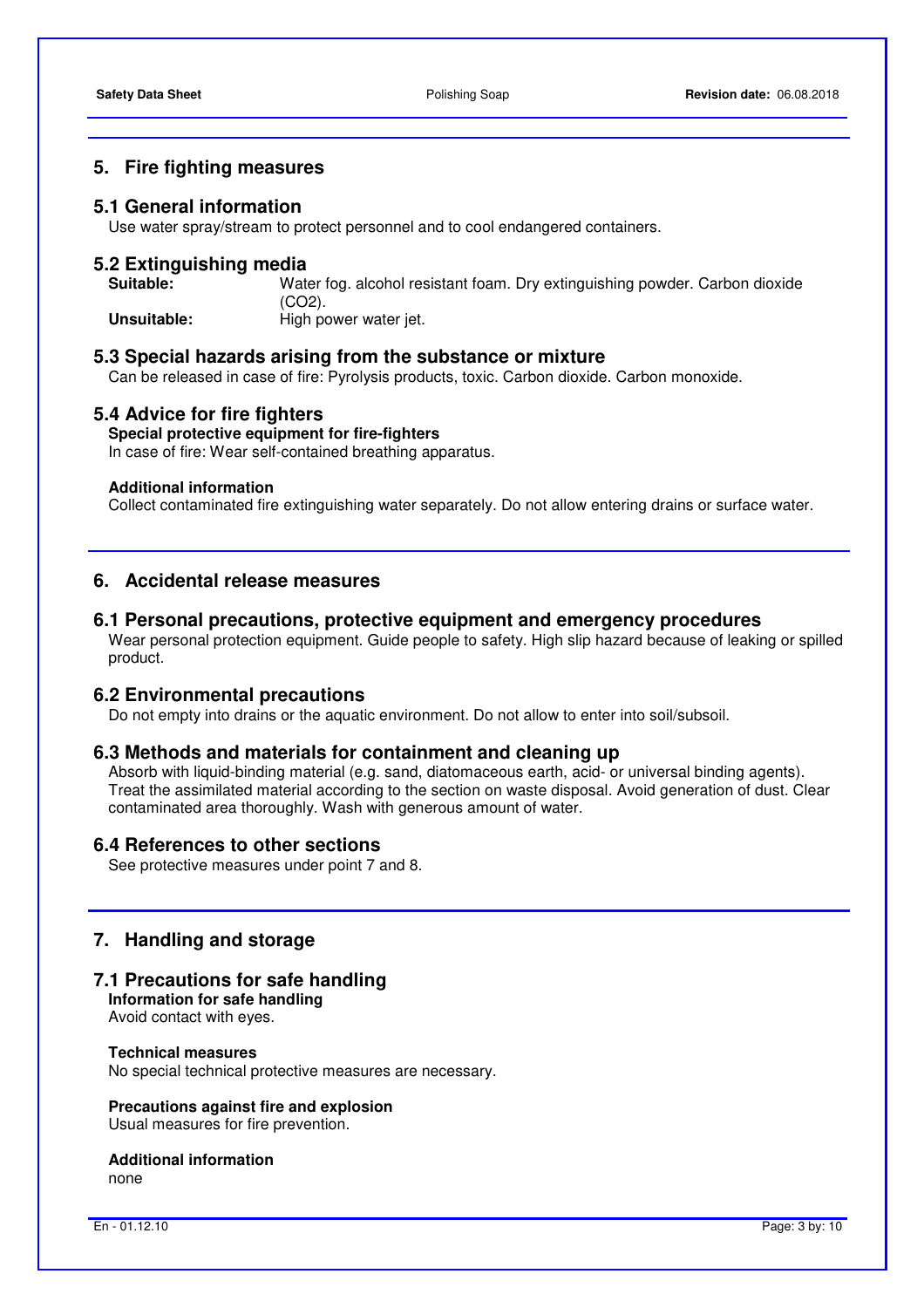# **7.2 Conditions for safe storage, including any incompatibilities**

**Technical measures and storage conditions** 

Ensure adequate ventilation of the storage area.

#### **Packaging materials**

Keep/Store only in original container.

#### **Requirements for storerooms and containers**

Keep container tightly closed in a cool, well-ventilated place.

#### **Information about storing together in storage facility**

Do not store together with: Oxidizing agents. Keep away from food, drink and animal feedingstuffs.

# **Further information concerning storage conditions**

Protect against: heat.

**Storage class:** 10 Combustible liquids unless LGK 3A or 3B.

# **7.3 Specific end use(s)**

Observe instructions for use.

# **8. Exposure controls / personal protection**

# **8.1 Control parameters**

## **8.1.1 Limits for occupational exposure**

#### **Exposure limit values**

| exposure limit value:<br>exposure peaks: | Substance: | <b>CAS-No.:</b> | Source: | Occupational | Limitation of | <b>Remark:</b> |
|------------------------------------------|------------|-----------------|---------|--------------|---------------|----------------|
|------------------------------------------|------------|-----------------|---------|--------------|---------------|----------------|

#### **EC exposure limit values**

| Substance: | <b>CAS-No.:</b> | Source: | Occupational          | Limitation of   | <b>Remark:</b> |
|------------|-----------------|---------|-----------------------|-----------------|----------------|
|            |                 |         | exposure limit value: | exposure peaks: |                |

# **8.1.2 DNEL and PNEC values**

**DNEL-values** 

| Substance:<br>. | CAS-No | <b>DNEL/DMEL</b> | Industry | <b>THA</b><br>rofessional | consumer<br>____ |
|-----------------|--------|------------------|----------|---------------------------|------------------|
|                 |        |                  |          |                           |                  |

#### **PNEC-values**

| ---------------- |                 |             |                  |                      |          |
|------------------|-----------------|-------------|------------------|----------------------|----------|
| Substance:       | <b>CAS-No.:</b> | <b>PNEC</b> | Worker, industry | Worker, professional | consumer |
|                  |                 |             |                  |                      |          |

# **8.1.3 Control-Banding**

**Control-Banding**  none

#### **8.1.4 Additional information**

none

#### **8.2 Exposure controls**

**Occupational exposure controls**  none

#### **Chemical handling**

 Do not eat, drink, smoke or sneeze at the workplace. Wash hands before breaks and at the end of work. Apply skin care products after work. Wash contaminated clothing prior to re-use.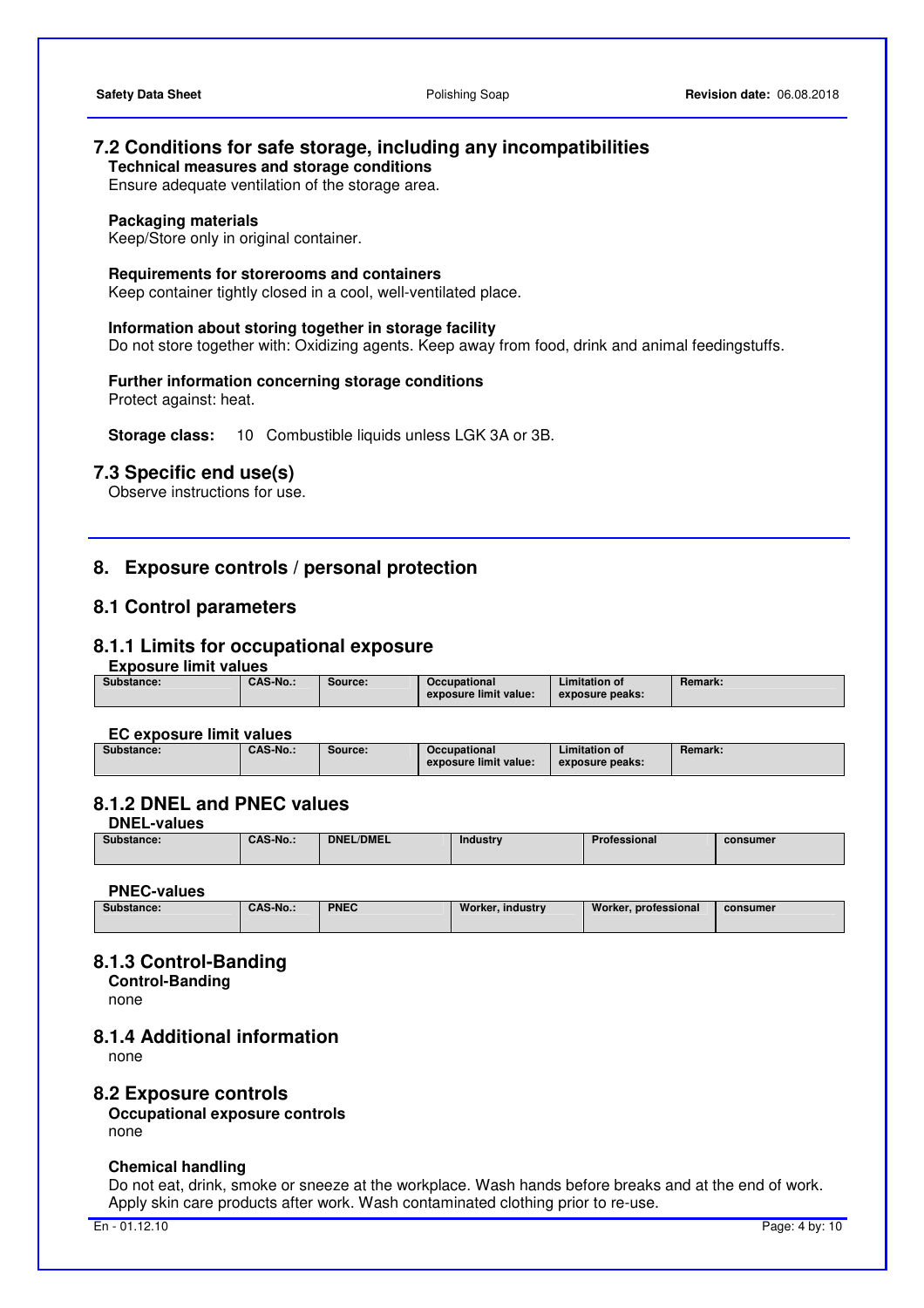# **Personal protection equipment**

Only wear fitting, comfortable and clean protective clothing.

#### **Respiratory protection**

With correct and proper use, and under normal conditions, breathing protection is not required.

#### **Hand protection**

 Tested protective gloves are to be worn: German Industry Norms (DIN) / European Norms (EN): DIN EN 374 Suitable material: NBR (Nitrile rubber). PVC (Polyvinyl chloride).

#### **Eye protection**

Tightly sealed safety glasses.

#### **Skin protection**

Skin protection: not required.

#### **Environmental exposure controls**

refer to chapter 7. No further action is necessary.

# **Consumer exposure controls**

refer to chapter 7. No further action is necessary.

# **8.3 Exposure scenario**

**Safety relevant basis data** 

none

# **9. Physical and chemical properties**

# **9.1 Information on basic physical and chemical properties**

| Appearance              |                            |
|-------------------------|----------------------------|
| State of matter:        | Paste                      |
| Colour:                 | vellow                     |
| Odour:                  | characteristic like: Soap. |
| <b>Odour threshold:</b> | No data available          |

|                                   | <b>Parameter</b> | Value  | Unit              | <b>Remark</b>     |
|-----------------------------------|------------------|--------|-------------------|-------------------|
| Density:                          | at °C: 20        |        | g/cm <sup>3</sup> |                   |
| Package density:                  |                  |        |                   | not applicable    |
| pH:                               | at $°C: 20$      | < 11.5 |                   |                   |
| Melting point / range:            |                  |        |                   | No data available |
| Boiling temperature / range:      |                  |        |                   | No data available |
| Flash point:                      |                  |        |                   | No data available |
| <b>Flammability:</b>              |                  |        |                   | No data available |
| Lower flammability limit:         |                  |        |                   | not applicable    |
| <b>Upper flammability limit:</b>  |                  |        |                   | not applicable    |
| <b>Explosion hazard:</b>          |                  |        |                   | not explosive.    |
| Lower explosion limit:            |                  |        |                   | not applicable    |
| <b>Upper explosion limit:</b>     |                  |        |                   | not applicable    |
| Ignition temperature:             |                  |        |                   | No data available |
| <b>Decomposition temperature:</b> |                  |        |                   | No data available |
| <b>Oxidizing characteristics:</b> |                  |        |                   | Not oxidizing.    |
| Vapour pressure:                  |                  |        |                   | No data available |
| <b>Relative vapour density:</b>   |                  |        |                   | No data available |
| Speed of                          |                  |        |                   | No data available |
| vaporization/evaporation rate:    |                  |        |                   |                   |
| <b>Solubility in water:</b>       |                  |        |                   | easily soluble.   |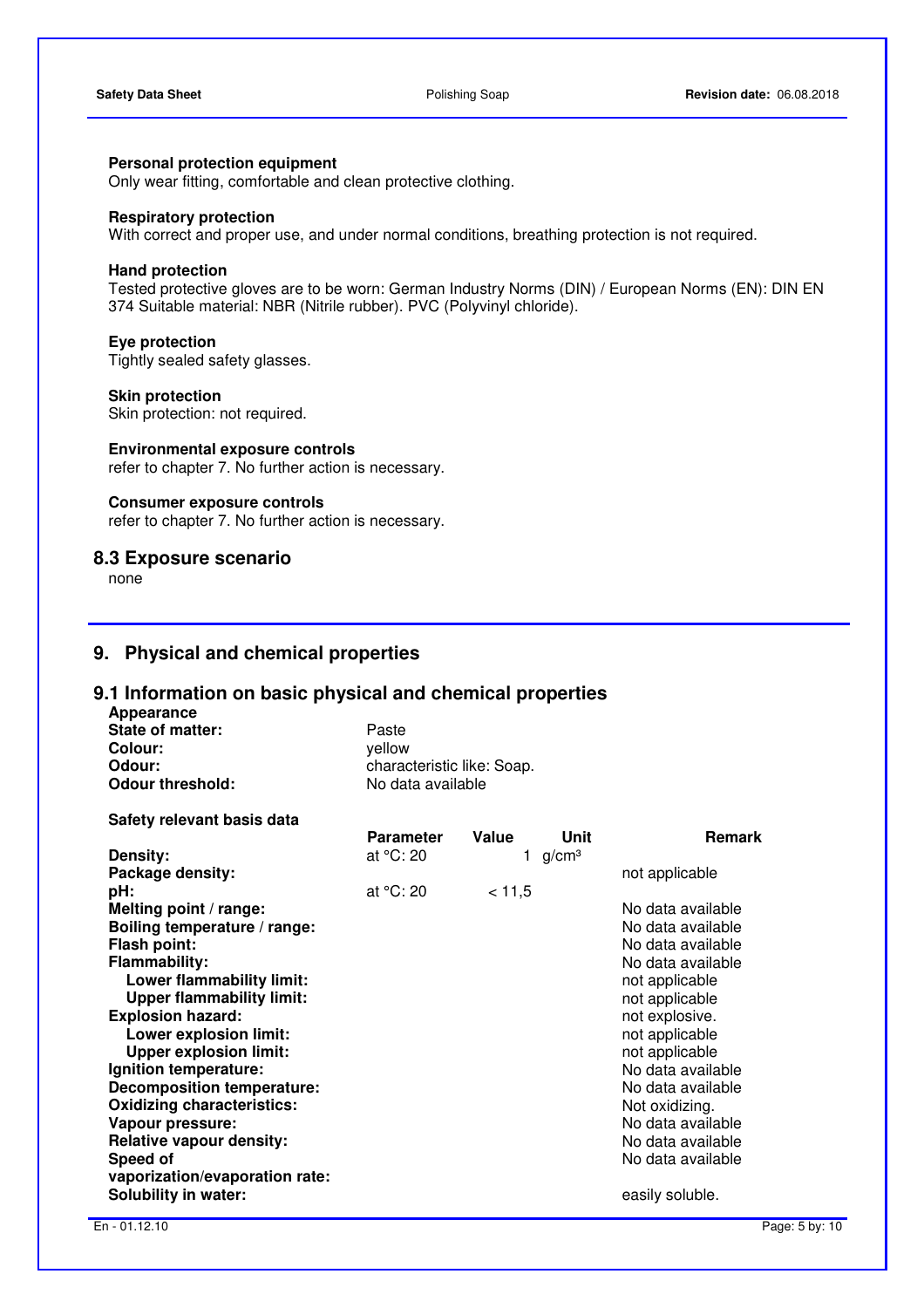**Fat solubility:**<br> **Solubility in**<br> **Solubility in**<br> **Solubility in**<br> **Solubility in Solubility in**<br> **log P O/W (n-octanol / water):**<br> **log P O/W (n-octanol / water):**<br> **log P O/W (n-octanol / water):** log P O/W (n-octanol / water): **Viscosity: No data available No data available No data available No data available Solvent separation test: No data available Solvent content: No data available Solvent content: No data available Solvent content:** 

# **9.2 Other information**

none

# **10. Stability and reactivity**

#### **10.1 Reactivity**

none

# **10.2 Chemical stability**

With proper storage and handling the product is stable.

# **10.3 Possibility of hazardous reactions**

none

# **10.4 Conditions to avoid**

heat.

# **10.5 Incompatible materials**

Oxidizing agents.

### **10.6 Hazardous decomposition products**

Can be released in case of fire: Pyrolysis products, toxic. Carbon dioxide. Carbon monoxide.

# **10.7 Additional information**

none

# **11. Toxicological information**

### **11.1 Information on toxicological effects**

There are no data available on the mixture itself.

#### **Acute toxicity**

| Substance: | CAS-No | Toxicological information |
|------------|--------|---------------------------|
|            |        |                           |

#### **Specific symptoms in laboratory animals**  No information available.

# **11.2 Irritation and etching**

**Irritant effect on the skin**  Not an irritant. **Irritant effect on the eye** mild irritant. **Irritant effect on the respiratory tract** Not an irritant. **Etching**  not corrosive

En - 01.12.10 Page: 6 by: 10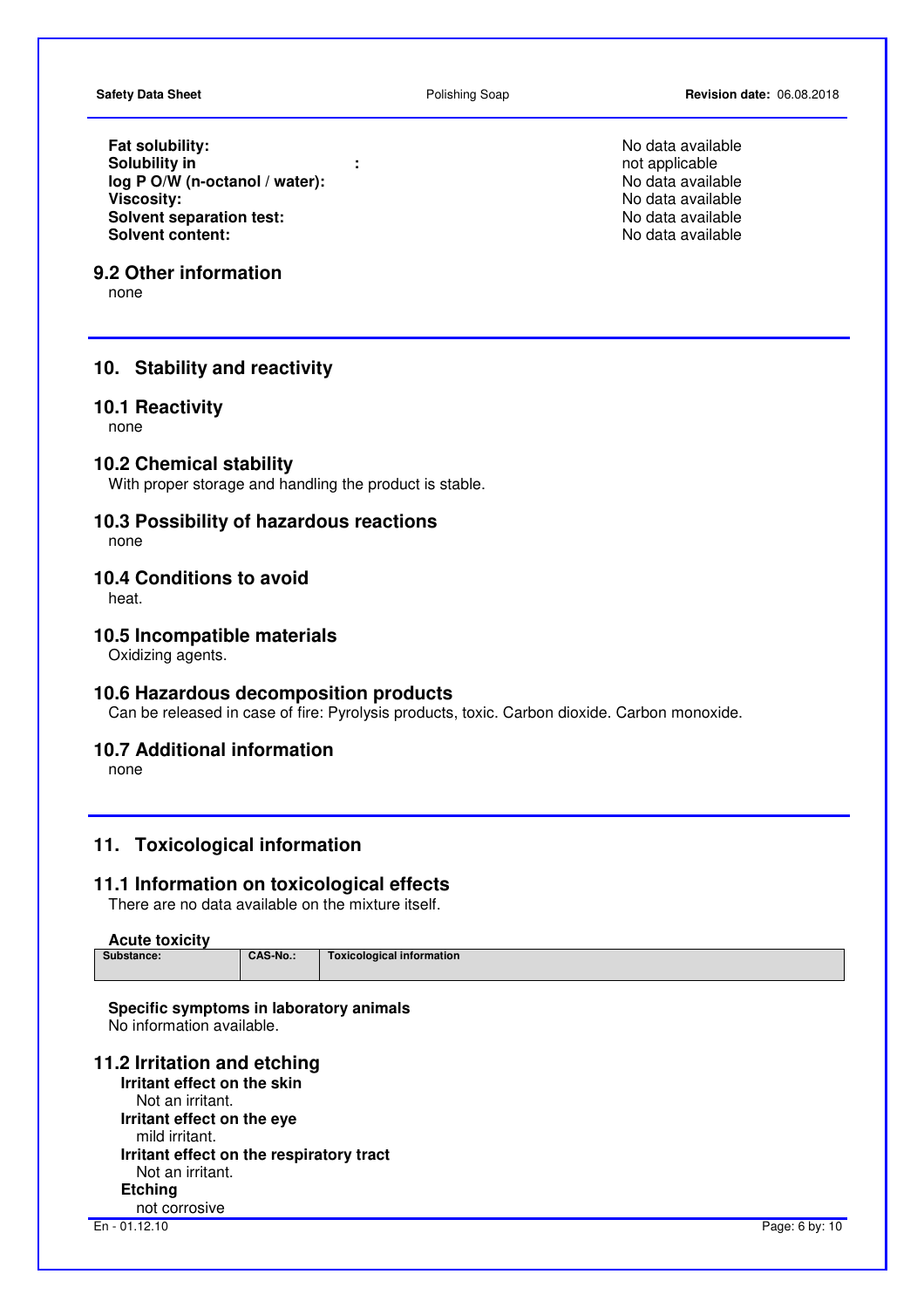# **11.3 Sensitization**

no danger of sensitization.

# **11.4 Repeated dose toxicity**

none

# **11.5 CMR effects**

**Carcinogenicity**  No indications of human carcinogenicity exist. **Mutagenicity**  No indications of human germ cell mutagenicity exist. **Reproductive toxicity**  No indications of human reproductive toxicity exist.

## **11.6 General remarks**

none

**Practical experience**  none

**Other observations** none

**Additional information**  none

# **12. Ecological information**

# **12.1 Toxicity**

There are no data available on the mixture itself.

# Eco toxicity<br>
Substance:

**Substance: CAS-No.: Ecotoxicity** 

# **12.2 Persistence and degradability**

Product is biodegradable.

#### **12.3 Bio accumulative potential**

No indication of bio-accumulation potential.

#### **12.4 Mobility in soil**

none

# **12.5 Results of PBT and vPvB assessment**

This substance does not meet the criteria for classification as PBT or vPvB.

### **12.6 Other adverse effects**

none

#### **12.7 Further ecological information**

Do not empty into drains or the aquatic environment. Do not allow to enter into soil/subsoil.

## **12.8 Further details**

En - 01.12.10 Page: 7 by: 10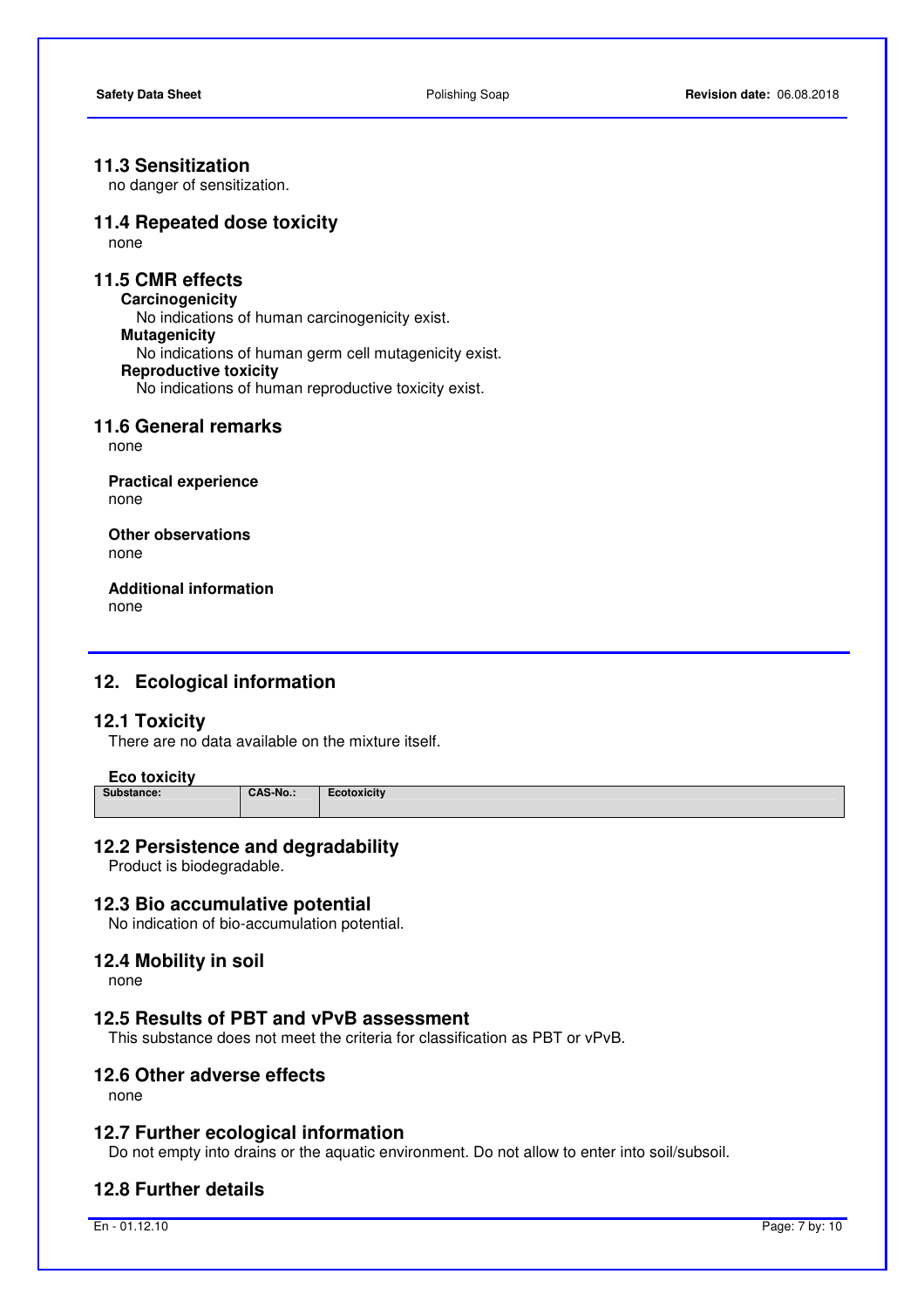none

# **13. Disposal considerations**

# **13.1 Waste treatment methods**

# **Appropriate disposal/Product**

 Waste disposal according to EC Directives 75/442/EEC and 91/689/EEC on waste and hazardous waste in their latest versions.

#### **Appropriate disposal/ packaging**

 Cleaned containers may be recycled. Handle contaminated packaging in the same way as the substance itself.

#### **Control report for waste code/ waste marking according to EAKV**

 According to EAKV, allocation of waste identity numbers/waste descriptions must be carried out in a specific way for every industry and process.<br>Waste key product: 20.01.26 **Waste key product:** 20 01 26 - oil and fat other than those mentioned in 20 01 25

| <b><i>IVASIC KCY PROUDLE</i></b> | 20 UT 20 - UII ANU TALUMEN MANUSE MENUMBU IN 20 V |
|----------------------------------|---------------------------------------------------|
| Waste key packaging:             | 15 01 06 - mixed packaging                        |

#### **Remark**

-

Waste disposal according to official state regulations.

# **14. Transport information**

# **14.1 Overland transport (ADR/RID)**

**Proper Shipping name** 

```
- 
UN No.: - 
Label: - Packing Group: \cdot Classification code: Remark: Notionally a Packing Group: \cdot Classification code: Remark: Notionally a Packing Structure Conducts Classification requ
                                   Not a hazardous material with respect to these transportation regulations.
```
# **14.2 Transport by sea (IMDG)**

| <b>Proper Shipping name</b>         |                                                                            |                   |     |
|-------------------------------------|----------------------------------------------------------------------------|-------------------|-----|
|                                     |                                                                            |                   |     |
|                                     |                                                                            |                   |     |
| UN-No.:<br>$\overline{\phantom{a}}$ |                                                                            |                   |     |
| Label:<br>$\overline{\phantom{a}}$  | <b>Packing Group:</b>                                                      |                   |     |
| EmS-No:                             | <b>MFAG:</b>                                                               | Marine pollutant: | NO. |
| <b>Special Provisions:</b>          | Keep away from food, drink and animal feedingstuffs.                       |                   |     |
| <b>Remark:</b>                      | Not a hazardous material with respect to these transportation regulations. |                   |     |

#### **14.3 Air transport (ICAO-TI / IATA-DGR)**

**Proper Shipping name** 

| $\overline{\phantom{a}}$ |                          |                                                                            |
|--------------------------|--------------------------|----------------------------------------------------------------------------|
|                          |                          |                                                                            |
| UN/ID-No.:               | $\overline{\phantom{0}}$ |                                                                            |
| Label:                   | $\overline{\phantom{0}}$ | <b>Packing Group:</b> -                                                    |
| <b>Remark:</b>           |                          | Not a hazardous material with respect to these transportation regulations. |

#### **14.4 Mail**

Not a hazardous material with respect to these transportation regulations.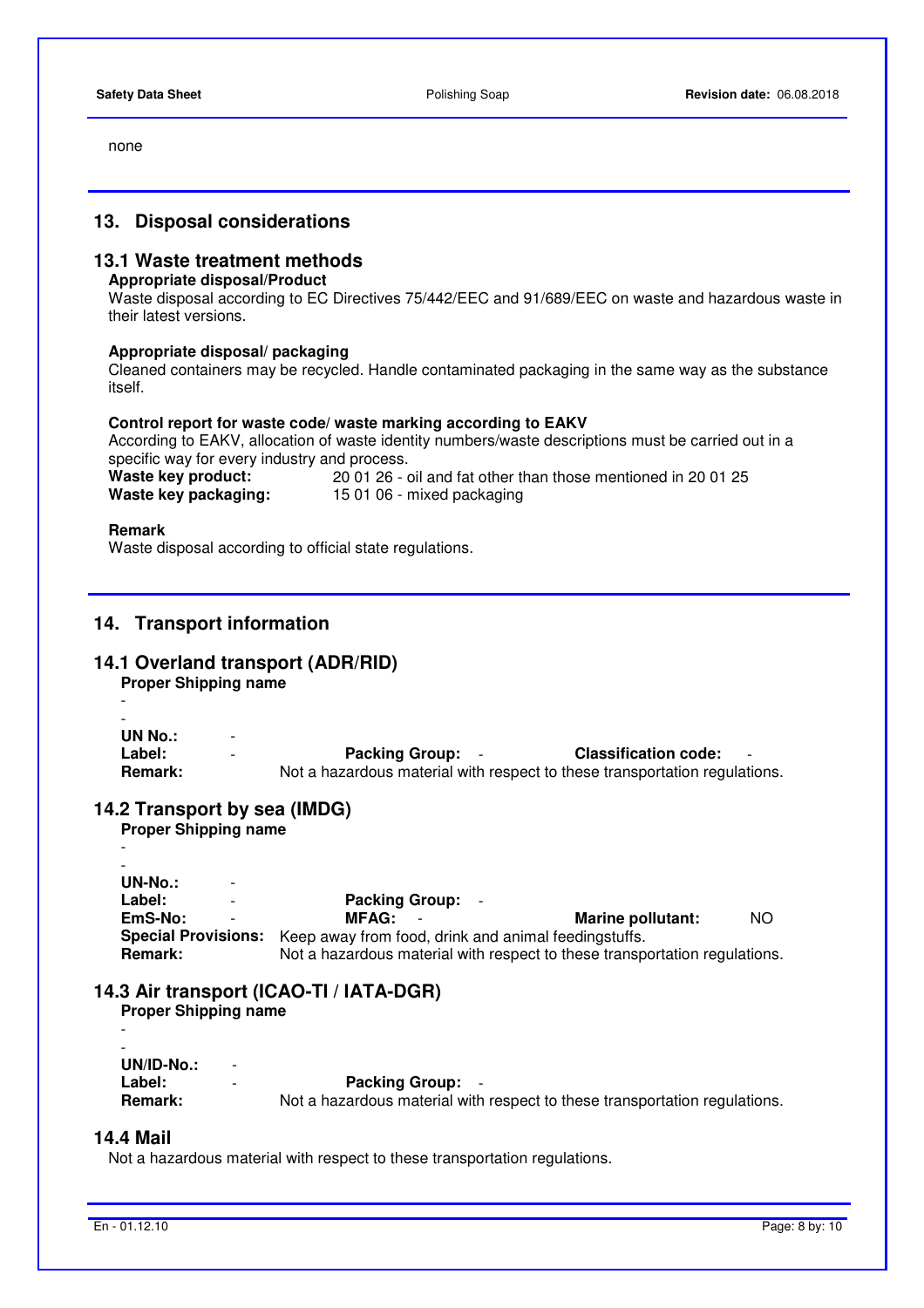# **15. Regulatory information**

#### **15.1 Labelling**

-

#### **Hazardous component(s) for labelling**

#### **Special labelling of particular preparations**

Safety data sheet available for professional user on request.

# **15.2 Safety, health and environmental regulations/legislation specific for the substance or mixture**

#### **EU-Regulations**

**Directive 1999/13/EC on the limitation of emissions of volatile organic compounds (VOC-RL)**  none

**Regulation (EC) No 2037/2000 on substances that deplete the ozone layer**  none

**Regulation (EC) No 850/2004 on persistent organic pollutants**  none

**Regulation (EC) No 689/2008 concerning the export and import of dangerous chemicals**  none

**Regulation (EC) No 648/2004 (Detergents regulation)** none

**Restrictions under Title VIII of Regulation (EC) No 1907/2006**  none

#### **National regulations**

Moreover, national legislation has to be observed!

**Informations on working limitations**  none

**Major Accidents Ordinance**  Not subject to StörfallVO.

**Storage class according to VCI** 

10 Combustible liquids unless LGK 3A or 3B.

#### **Water Hazard Class according to VwVwS**

1 weak water pollutant (WGK 1)

**Technical Instructions on Air Quality Control (TA-Luft)**  Not subject to TA-Luft.

**Further regulations, limitations and legal requirements**  none

#### **15.3 Chemical safety assessment**

**For this preparation a chemical safety assessment has been carried out:** - Chemical safety assessments for substances in this mixture were not carried out.

#### **16. Other information**

En - 01.12.10 Page: 9 by: 10